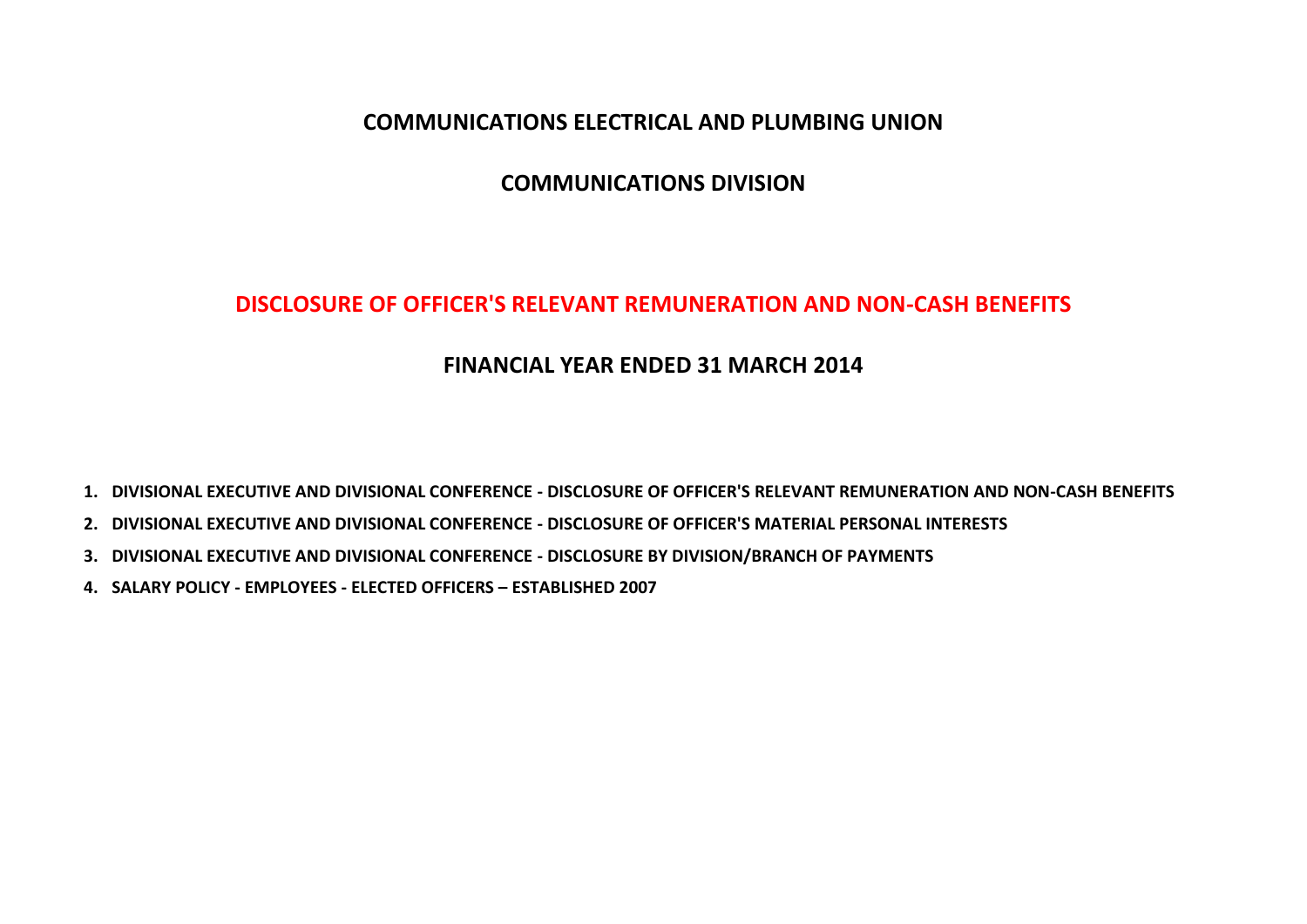# **1. COMMUNICATIONS DIVISION - DIVISIONAL EXECUTIVE AND DIVISIONAL CONFERENCE**

| <b>DE/DC Member</b>      | <b>Position</b>               | Salary     | <b>Super</b> | <b>Board Fees</b>  | <b>Total</b> | <b>Benefits</b> |                      |
|--------------------------|-------------------------------|------------|--------------|--------------------|--------------|-----------------|----------------------|
| Jim Metcher              | <b>NSW Branch Secretary</b>   | \$112,105* | $$19,050*$   | $$60,000*1$        | \$191,155*   | car             | NSW P&T1             |
| Dan Dwyer                | <b>Divisional Secretary</b>   | \$151,134  | \$25,826     | nil                | \$176,960    | car             | DO 1                 |
| Phil Hughes              | Qld Branch Secretary          | \$112,802  | \$19,176     | nil                | \$131,978    | car             | QLD <sub>1</sub>     |
| Martin O'Nea             | Div. Asst. Secretary          | \$112,638  | \$19,252     | nil                | \$131,890    | car             | <b>DO 2</b>          |
| Ken Hardisty             | Div. Asst. Secretary          | \$110,721  | \$18,823     | nil                | \$129,544    | car             | DO <sub>3</sub>      |
| Peter Miller             | Tas. Branch Secretary         | \$109,518* | $$18,618*$   | nil                | \$128,136*   | car             | TAS <sub>1</sub>     |
| Graham Lorrain           | SA Branch Secretary           | \$109,518* | $$18,618*$   | nil                | \$128,136*   | car             | SA <sub>1</sub>      |
| <b>Barry McVee</b>       | <b>WA Branch Secretary</b>    | \$109,518* | $$18,618*$   | nil                | \$128,136*   | car             | WA1                  |
| Alex Jansen              | <b>NSW Branch Secretary</b>   | \$109,518* | $$18,618*$   | nil                | \$128,136*   | car             | <b>NSW T&amp;S 1</b> |
| Geoff Taylor             | <b>Qld Branch President</b>   | \$104,476  | \$17,591     | nil                | \$122,067    | car             | QLD <sub>2</sub>     |
| Shane Murphy             | NSW Asst. Secretary           | \$100,463* | $$17,078*$   | nil                | \$117,541*   | car             | NSW P&T 2            |
| <b>Steve Butterworth</b> | <b>SA Branch President</b>    | \$100,463* | $$17,078*$   | nil                | \$117,541*   | car             | SA <sub>2</sub>      |
| John O'Donnell           | <b>WA Branch President</b>    | \$100,463* | $$17,078*$   | nil                | \$117,541*   | car             | WA <sub>2</sub>      |
| Cameron Bird             | Qld Branch Employee           | \$93,262   | \$15,854     | nil                | \$109,116    | car             | QLD <sub>3</sub>     |
| Gil Enzon                | <b>NSW Organiser</b>          | $$90,546*$ | $$15,392*$   | nil                | \$105,938*   | car             | NSW P&T 3            |
| Len Cooper               | Vic Branch Secretary          | \$92,913   | \$12,901     | $$3,000$ *2        | \$108,814    | nil             | <b>DO 4</b>          |
| John Ellery              | Vic Branch Asst Secret        | \$90,663   | \$14,739     | nil                | \$105,402    | nil             | <b>VIC T&amp;S 1</b> |
| Nathan Metcher           | <b>NSW Industrial Officer</b> | \$         | \$           | nil                | \$           | car             | NSW P&T 4            |
| Joan Doyle               | Vic Branch Secretary          | \$72,949   | \$10,413     | nil                | \$83,362     | car             | <b>VIC P&amp;T 1</b> |
| Sue Riley                | Vic Industrial Officer        | \$69,928   | \$3,406      | $*_{2}$<br>\$1,500 | \$79,834     | car             | <b>DO 5</b>          |
| Val Butler               | Vic Industrial Officer        | \$62,586   | \$8,933      | nil                | \$71,519     | car             | VIC P&T 2            |
| Ray Gorman               | Vic DC Member                 | \$46,159   | \$6,588      | nil                | \$52,747     | car             | VIC P&T 3            |
| Mario Ryocea             | NSW DE/DC Member              | \$<br>568  | nil          | nil                | \$<br>568    | nil             | DO <sub>6</sub>      |
| Paul Lightfoot           | Vic DC member                 | \$<br>nil  | nil          | nil                | nil          | nil             | <b>VIC T&amp;S 2</b> |
| Maureen Parker           | Vic DE Member                 | \$<br>nil  | nil          | nil                | nil          | nil             | <b>VIC T&amp;S 2</b> |
| Anthony Veal             | Vic DC Member                 | \$<br>nil  | nil          | nil                | nil          | nil             | VIC P&T 4            |
| <b>Bill Fogarty</b>      | Vic DE/DC Member              | \$<br>nil  | nil          | nil                | nil          | nil             | VIC P&T 5            |
| Debra McDowell           | NSW DE/DC Member              | \$<br>nil  | nil          | nil                | nil          | nil             | <b>NSW T&amp;S 2</b> |
| <b>Dharmpal Singh</b>    | NSW DC Member                 | \$<br>nil  | nil          | nil                | nil          | nil             | NSW P&T 5            |
| Don Watson               | NSW DC Member                 | \$<br>nil  | nil          | nil                | nil          | nil             | NSW P&T 6            |
| <b>Greg Colbeck</b>      | Tas DE/DC Member              | \$<br>nil  | nil          | nil                | nil          | nil             | TAS <sub>2</sub>     |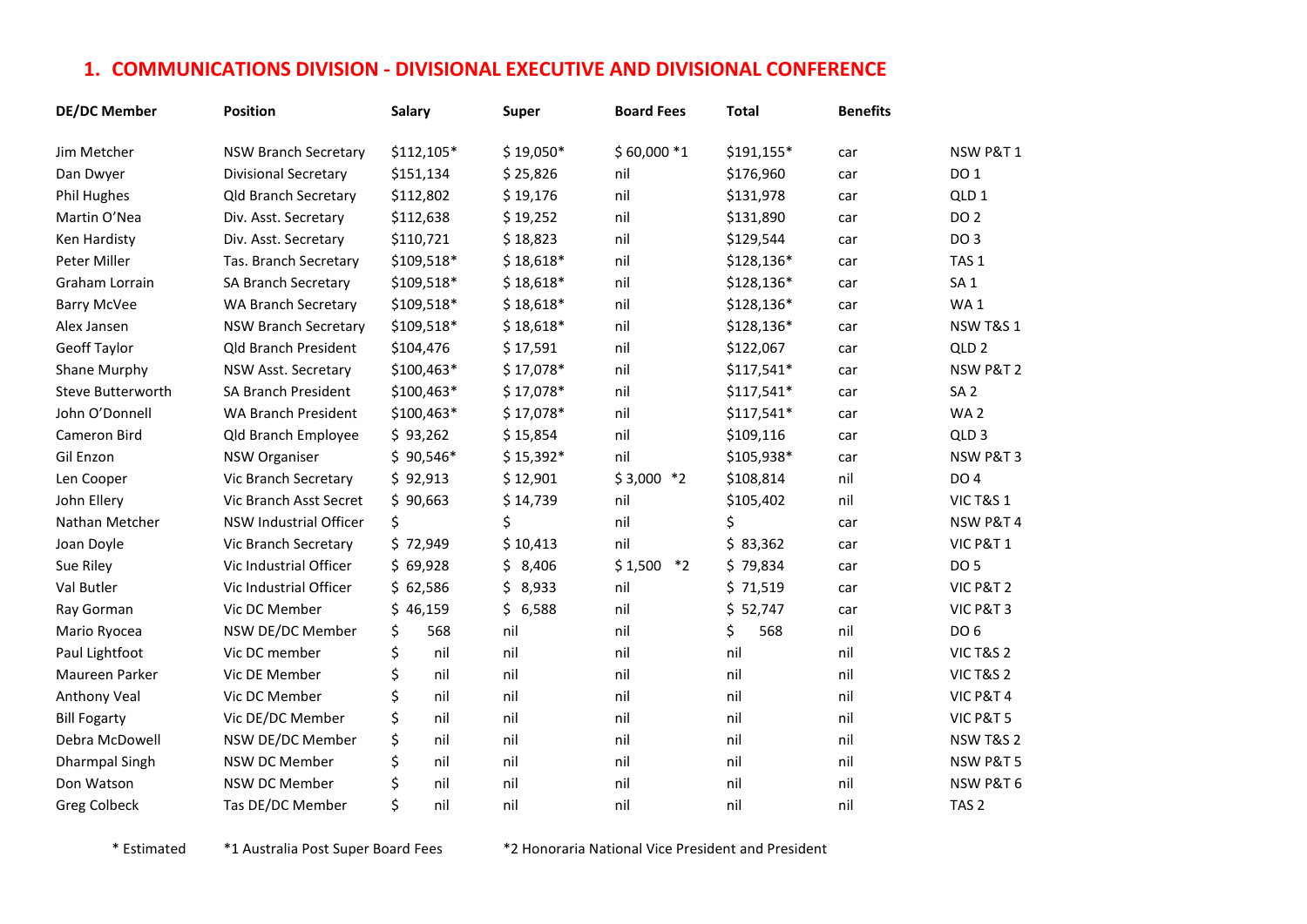### **2. DISCLOSURE OF OFFICER'S MATERIAL PERSONAL INTERESTS - FINANCIAL YEAR ENDED 31 MARCH 2014**

#### **COMMUNICATIONS DIVISION - DIVISIONAL EXECUTIVE AND DIVISIONAL CONFERENCE**

No Divisional Conference or Divisional Executive member has made a disclosure

### **3. DISCLOSURE BY DIVISION/BRANCH OF PAYMENTS - FINANCIAL YEAR ENDED 31 MARCH 2014**

#### **COMMUNICATIONS DIVISION - DIVISIONAL EXECUTIVE AND DIVISIONAL CONFERENCE**

| <b>Name</b>  | <b>Position</b>               | Salary | Super    | <b>Board Fees</b> | Total    | <b>Benefits</b> |
|--------------|-------------------------------|--------|----------|-------------------|----------|-----------------|
| Sonya Hughes | Spouse QLD Secretary \$76,952 |        | \$13,082 | nil               | \$90,034 | car             |

No other Divisional Conference or Divisional Executive member has made a disclosure